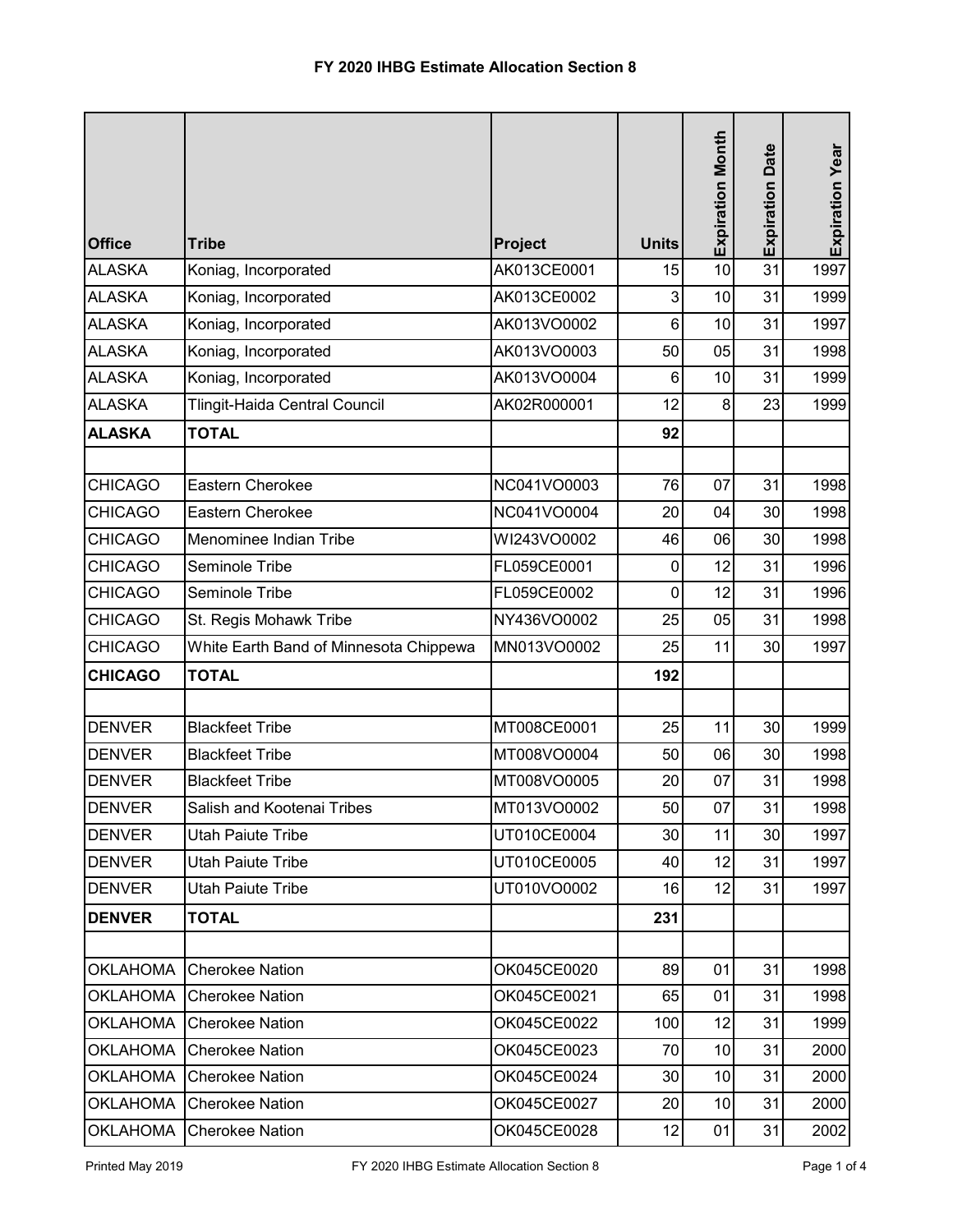| <b>Office</b>   | <b>Tribe</b>             | <b>Project</b> | <b>Units</b>   | Expiration Month | <b>Expiration Date</b> | Expiration Year |
|-----------------|--------------------------|----------------|----------------|------------------|------------------------|-----------------|
| <b>OKLAHOMA</b> | <b>Cherokee Nation</b>   | OK045CE0029    | 12             | 01               | 31                     | 2002            |
| <b>OKLAHOMA</b> | <b>Cherokee Nation</b>   | OK045CE0031    | 80             | 06               | 30                     | 1998            |
| <b>OKLAHOMA</b> | <b>Cherokee Nation</b>   | OK045CE0033    | 11             | 11               | 30                     | 1997            |
| <b>OKLAHOMA</b> | <b>Cherokee Nation</b>   | OK045CE0034    | 20             | 11               | 30                     | 1997            |
| <b>OKLAHOMA</b> | <b>Cherokee Nation</b>   | OK045CE0035    | 95             | 07               | 31                     | 1998            |
| <b>OKLAHOMA</b> | <b>Cherokee Nation</b>   | OK045CE0036    | 28             | 10               | 31                     | 1998            |
| <b>OKLAHOMA</b> | <b>Cherokee Nation</b>   | OK045CE0039    | 71             | 11               | 30                     | 1997            |
| <b>OKLAHOMA</b> | <b>Cherokee Nation</b>   | OK045CE0041    | 34             | 04               | 30                     | 1998            |
| <b>OKLAHOMA</b> | <b>Cherokee Nation</b>   | OK045CE0042    | 65             | 12               | 31                     | 1997            |
| <b>OKLAHOMA</b> | <b>Cherokee Nation</b>   | OK045CE0043    | 58             | 05               | 31                     | 1998            |
| <b>OKLAHOMA</b> | <b>Cherokee Nation</b>   | OK045CE0046    | 95             | 08               | 31                     | 1998            |
| <b>OKLAHOMA</b> | <b>Cherokee Nation</b>   | OK045CE0047    | 100            | 08               | 31                     | 1998            |
| <b>OKLAHOMA</b> | <b>Cherokee Nation</b>   | OK045VO0001    | 4              | 06               | 30                     | 1999            |
| <b>OKLAHOMA</b> | <b>Cherokee Nation</b>   | OK045VO0002    | 29             | 12               | 31                     | 1997            |
| <b>OKLAHOMA</b> | <b>Cherokee Nation</b>   | OK045VO0003    | 11             | 12               | 31                     | 1997            |
| <b>OKLAHOMA</b> | <b>Cherokee Nation</b>   | OK045VO0004    | 6              | 08               | 31                     | 1998            |
| <b>OKLAHOMA</b> | <b>Cherokee Nation</b>   | OK045VO0005    | 37             | 03               | 31                     | 1998            |
| <b>OKLAHOMA</b> | <b>Cherokee Nation</b>   | OK045VO0005    | 9              | 08               | 31                     | 1998            |
| <b>OKLAHOMA</b> | <b>Cherokee Nation</b>   | OK045VO0006    | 35             | 09               | 30                     | 2000            |
| <b>OKLAHOMA</b> | <b>Cherokee Nation</b>   | OK045VO0007    | 35             | 08               | 31                     | 1998            |
|                 | OKLAHOMA Cherokee Nation | OK045VO0007    | 42             | 09               | 30                     | 2000            |
| <b>OKLAHOMA</b> | <b>Cherokee Nation</b>   | OK045VO0009    | 6              | 11               | 30                     | 1997            |
| <b>OKLAHOMA</b> | <b>Cherokee Nation</b>   | OK045VO0010    | $6\phantom{1}$ | 11               | 30                     | 1997            |
| <b>OKLAHOMA</b> | <b>Cherokee Nation</b>   | OK045VO0011    | 48             | 06               | 30 <sub>0</sub>        | 1998            |
| <b>OKLAHOMA</b> | <b>Cherokee Nation</b>   | OK045VO0012    | 14             | 10               | 31                     | 1998            |
| <b>OKLAHOMA</b> | <b>Cherokee Nation</b>   | OK045VO0013    | 5              | 10               | 31                     | 1998            |
| <b>OKLAHOMA</b> | <b>Cherokee Nation</b>   | OK045VO0014    | 46             | 12               | 31                     | 1999            |
| <b>OKLAHOMA</b> | <b>Cherokee Nation</b>   | OK045VO0015    | 10             | 12               | 31                     | 1999            |
| <b>OKLAHOMA</b> | <b>Cherokee Nation</b>   | OK045VO0016    | 13             | 12               | 31                     | 1999            |
| <b>OKLAHOMA</b> | <b>Cherokee Nation</b>   | OK045VO0018    | 30             | 08               | 31                     | 1998            |
| <b>OKLAHOMA</b> | <b>Cherokee Nation</b>   | OK045VO0048    | 30             | 10               | 31                     | 1998            |
| <b>OKLAHOMA</b> | Chickasaw                | OK047CE0021    | 12             | 01               | 31                     | 2002            |
| <b>OKLAHOMA</b> | Chickasaw                | OK047CE0022    | 12             | 01               | 31                     | 2002            |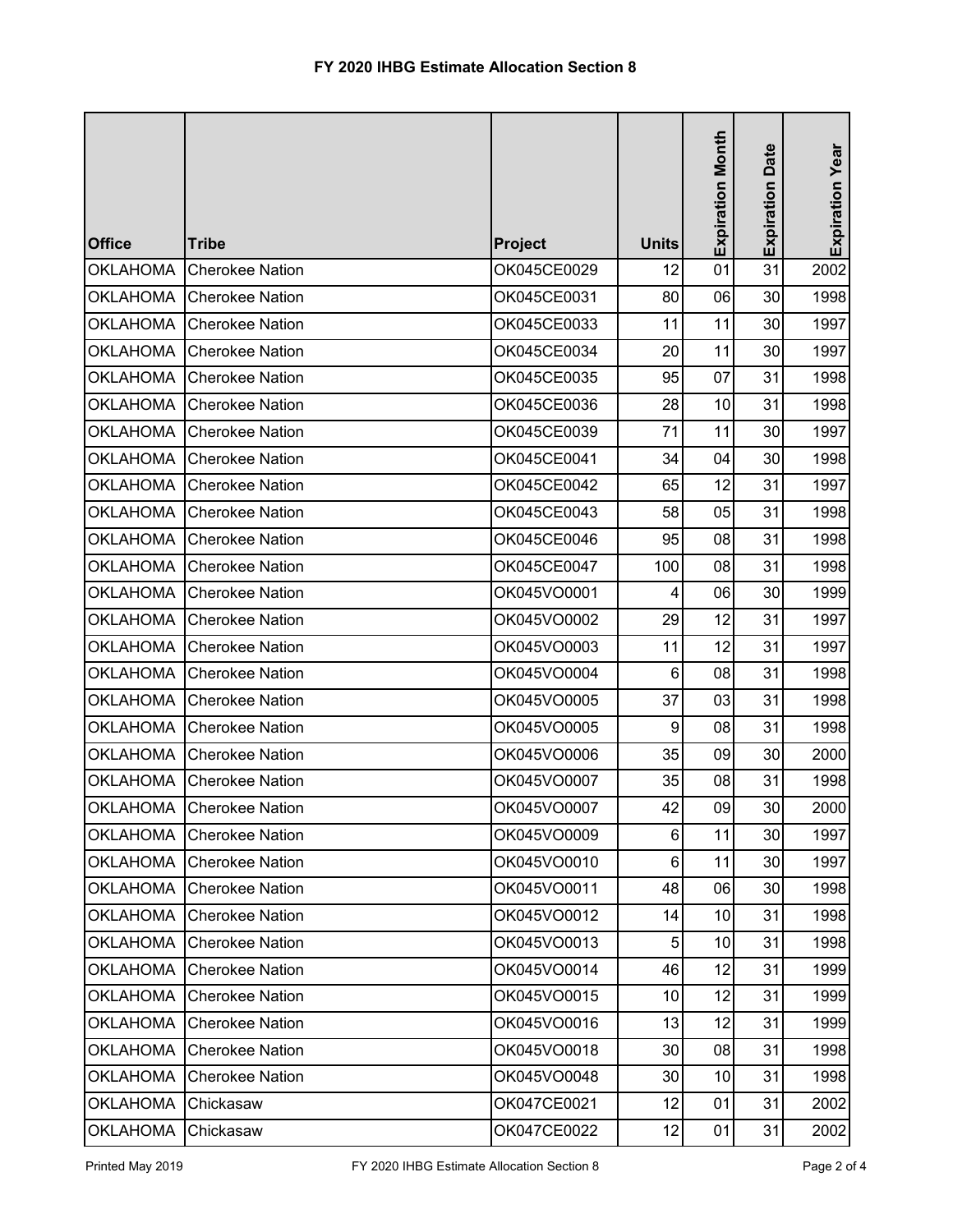| <b>Office</b>   | <b>Tribe</b>            | <b>Project</b> | <b>Units</b> | <b>Expiration Month</b> | <b>Expiration Date</b> | Expiration Year |
|-----------------|-------------------------|----------------|--------------|-------------------------|------------------------|-----------------|
| <b>OKLAHOMA</b> | Chickasaw               | OK047CE0023    | 21           | 01                      | 31                     | 2003            |
| <b>OKLAHOMA</b> | Chickasaw               | OK047CE0026    | 20           | 12                      | 31                     | 1997            |
| <b>OKLAHOMA</b> | Chickasaw               | OK047CE0031    | 5            | 11                      | 30 <sup>°</sup>        | 1997            |
| <b>OKLAHOMA</b> | Chickasaw               | OK047CE0033    | 82           | 10                      | 31                     | 1997            |
| <b>OKLAHOMA</b> | Chickasaw               | OK047CE0034    | 48           | 06                      | 30                     | 1998            |
| <b>OKLAHOMA</b> | Chickasaw               | OK047CE0035    | 129          | 08                      | 31                     | 1998            |
| <b>OKLAHOMA</b> | Chickasaw               | OK047CE0036    | 15           | 08                      | 31                     | 1998            |
| <b>OKLAHOMA</b> | Chickasaw               | OK047CE0037    | 40           | 12                      | 31                     | 1997            |
| <b>OKLAHOMA</b> | Chickasaw               | OK047CE0039    | 4            | 08                      | 31                     | 1998            |
| <b>OKLAHOMA</b> | Chickasaw               | OK047VO0008    | 7            | 12                      | 31                     | 1997            |
| <b>OKLAHOMA</b> | Chickasaw               | OK047VO0009    | 7            | 12                      | 31                     | 1997            |
| <b>OKLAHOMA</b> | Chickasaw               | OK047VO0010    | 6            | 12                      | 31                     | 1997            |
| <b>OKLAHOMA</b> | Chickasaw               | OK047VO0011    | 20           | 02                      | 28                     | 1998            |
| <b>OKLAHOMA</b> | Chickasaw               | OK047VO0012    | 5            | 11                      | 30                     | 1997            |
| <b>OKLAHOMA</b> | Chickasaw               | OK047VO0013    | 4            | 11                      | 30                     | 1997            |
| <b>OKLAHOMA</b> | Chickasaw               | OK047VO0014    | 4            | 11                      | 30                     | 1997            |
| <b>OKLAHOMA</b> | Chickasaw               | OK047VO0015    | 3            | 11                      | 30                     | 1997            |
| <b>OKLAHOMA</b> | Chickasaw               | OK047VO0016    | 5            | 11                      | 30                     | 1997            |
| <b>OKLAHOMA</b> | Chickasaw               | OK047VO0017    | 63           | 06                      | 30                     | 1998            |
| <b>OKLAHOMA</b> | Chickasaw               | OK047VO0018    | 60           | 06                      | 30                     | 1998            |
|                 | OKLAHOMA Choctaw Nation | OK049CE0006    | 25           | 08                      | 31                     | 1998            |
| <b>OKLAHOMA</b> | <b>Choctaw Nation</b>   | OK049CE0009    | 14           | 02                      | 28                     | 2002            |
| <b>OKLAHOMA</b> | <b>Choctaw Nation</b>   | OK049CE0010    | 10           | 02                      | 28                     | 2002            |
| <b>OKLAHOMA</b> | <b>Choctaw Nation</b>   | OK049CE0011    | 96           | 11                      | 30 <sub>0</sub>        | 1997            |
| <b>OKLAHOMA</b> | <b>Choctaw Nation</b>   | OK049CE0012    | 168          | 09                      | 30                     | 1998            |
| <b>OKLAHOMA</b> | <b>Choctaw Nation</b>   | OK049V00010    | 61           | 06                      | 30                     | 1998            |
| <b>OKLAHOMA</b> | <b>Choctaw Nation</b>   | OK049VO0006    | 10           | 11                      | 30                     | 1997            |
| <b>OKLAHOMA</b> | <b>Choctaw Nation</b>   | OK049VO0007    | 20           | 11                      | 30 <sub>0</sub>        | 1997            |
| <b>OKLAHOMA</b> | <b>Choctaw Nation</b>   | OK049VO0008    | 10           | 11                      | 30                     | 1997            |
| <b>OKLAHOMA</b> | <b>Choctaw Nation</b>   | OK049VO0009    | 25           | 02                      | 28                     | 1998            |
| <b>OKLAHOMA</b> | Peoria Tribe            | OK143CE0003    | 20           | 09                      | 30                     | 1998            |
| <b>OKLAHOMA</b> | Peoria Tribe            | OK143CE0004    | 30           | 09                      | 30                     | 1998            |
| <b>OKLAHOMA</b> | Peoria Tribe            | OK143VO0001    | 10           | 06                      | 30                     | 1998            |